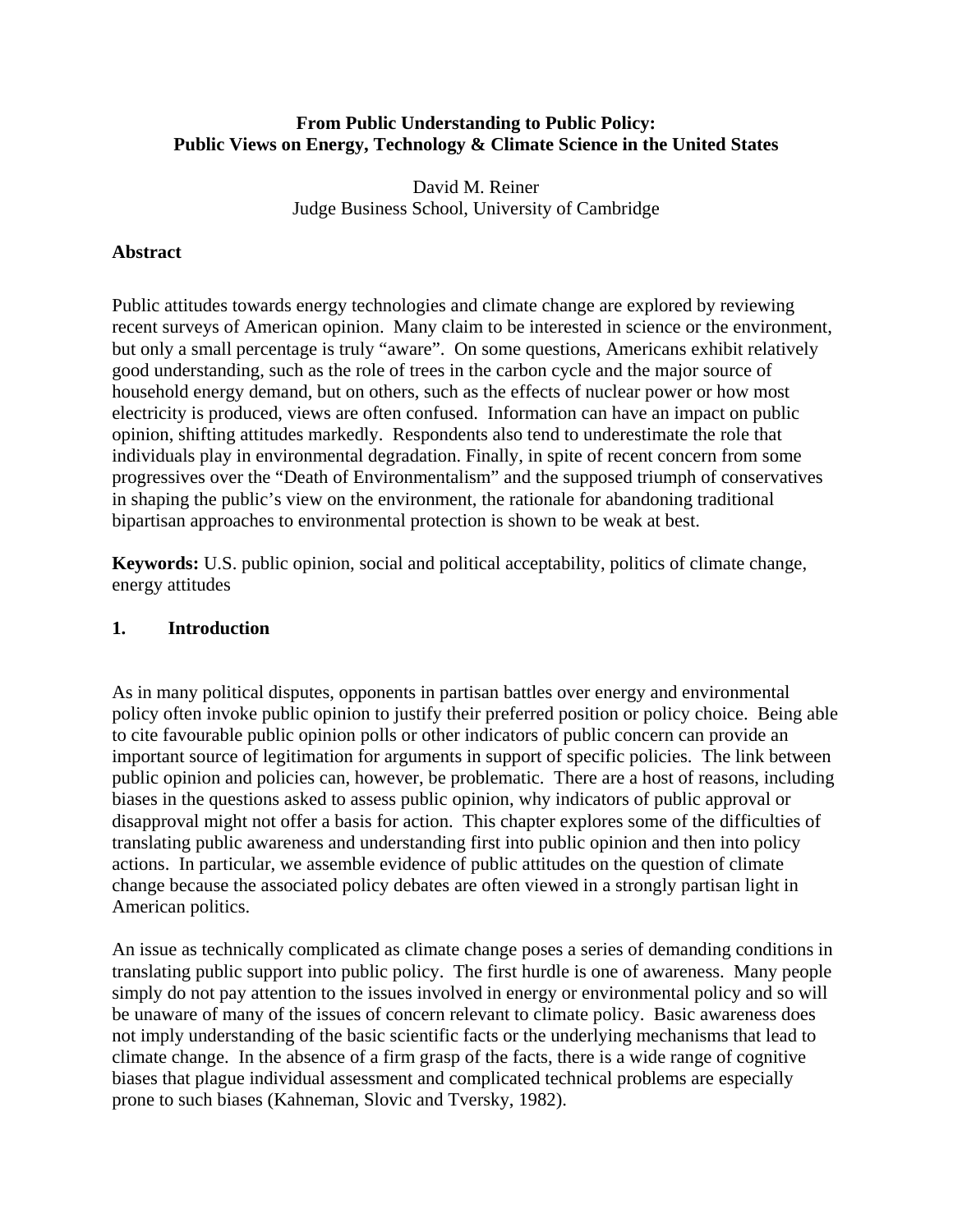In turn, basic understanding does not imply clear opinions on associated policies. A scientist or technologist steeped in technical details, for example, might well be indifferent with regard to which specific policies are enacted. By the same token, ignorance does not preclude strong opinions. More generally, positive or negative views do not reveal the strength of those views. Strong opinions do not necessarily translate into political support, nor does affiliation with a political party necessarily imply support for their party's position on every issue. Next, general views do not always translate into support for specific action, particularly those that will have a direct personal or local impact. Finally, opinion need not translate into individual actions or active political support that might move a policy forward. It is these missing links in the chain linking public understanding with public policy that will be explored by drawing upon public opinion results in the areas of science and technology, energy and environment.

Applied to the question of energy choices and their interaction with climate change policy, one might expect that some disconnects are severe. Public attention to both science and technology and to environmental issues is relatively low. Moreover, the underlying scientific evidence for climate change that would motivate action has been contested, at least in the United States (U.S.), leading to further uncertainty. Possible solutions to the climate problem are often of a technical nature and themselves subject to considerable confusion. Translating those imperfect understandings into opinions can be affected both by political affiliation and personal interests. The environment has become a partisan issue in the U.S. that can then impact perceptions and attitudes. Even the term "environmentalist" has become laden with different meanings with diverse implications for attitudes and policy choices. Many environmental issues also come with their own set of local and personal repercussions, such as siting of facilities or impacts on individual behaviour. Finally, there may still be notable differences between the public's preferences and the choices made by their elected representatives.

Establishing the links between understanding and policy choice has to date been imperfect at best. Any inquiry, therefore, must rely on incomplete evidence. Probing these links is vital, however, to produce a richer appreciation of how the public can influence policy debates, and equally, how ongoing policy debates might influence the public.

#### **2. Public Awareness**

The informed audience for many policy questions is relatively small. Researchers have concluded that less than one-fifth of U.S. residents meet a minimal standard of civic scientific literacy (Miller, Pardo and Niwa, 1997). Looking across a range of policy issues, the National Science Foundation's Survey of Public Attitudes towards Science and Technology found that roughly 10 percent of a representative sample of the U.S. population could be categorised as "attentive" on both science and technology and on energy and environmental issues. New medical discoveries score slightly higher (14 percent), but it was local issues such as schools that registered by far the highest level of attention (31 percent).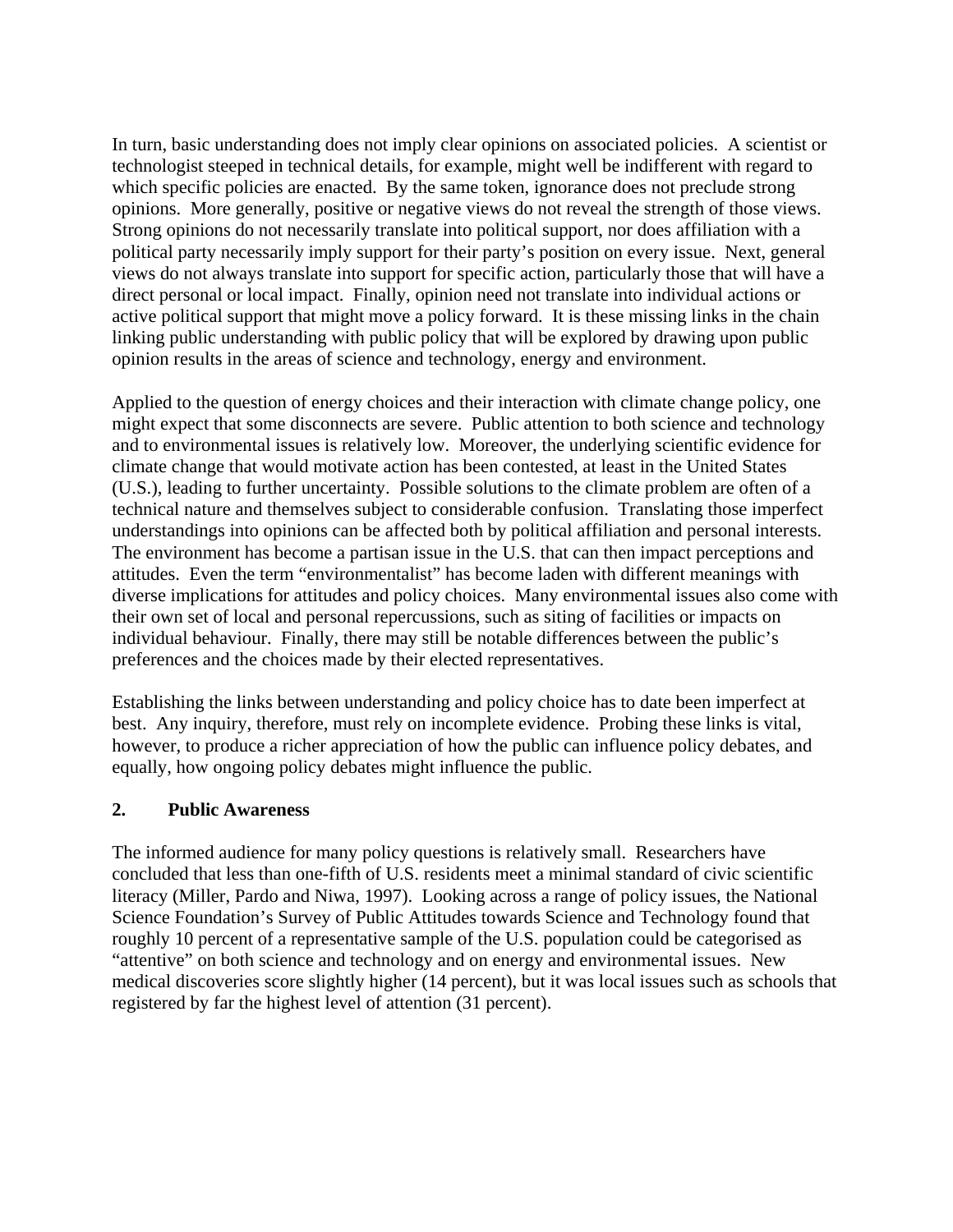| <b>Issue</b>               | <b>Public</b> | <b>Attentive Interested</b><br><b>Public</b> | <b>Residual</b><br><b>Public</b> |
|----------------------------|---------------|----------------------------------------------|----------------------------------|
| Local schools              | 31            | 28                                           | 41                               |
| Foreign policy             | 5             | 23                                           | 72                               |
| New scientific discoveries |               | 39                                           | 53                               |
| The use of new inventions  | 6             | 36                                           | 58                               |
| Science and technology     | 10            | 48                                           | 42                               |
| Space exploration          | 5             | 21                                           | 74                               |
| New medical discoveries    | 14            | 51                                           | 35                               |
| Environmental pollution    | 10            | 38                                           | 52                               |
| Economic issues            | 12            | 33                                           | 55                               |
| Agriculture                | 6             | 23                                           | 71                               |
| Military/defense           |               | 31                                           | 62                               |

Table 1. Levels of Public Attention to Policy Issues (2002)

Source: National Science Foundation. "Science and Technology: Public Attitudes and Public Understanding". Ch. 7. *Science and Engineering Indicators 2002*, Appendix Table 7-7.

The attentive public consists of those who express a high level of interest in a particular issue, feel very well informed about the issue, read a newspaper on a daily basis, and regularly pursue news magazines or a magazine relevant to the issue. By contrast, the interested public consists of those who claim to have a high level of interest in a particular issue, but who do not feel very well informed about it. The residual public consists of those who are neither interested in nor feel very well informed about a particular issue.

Science-attentive members of the public are most likely to be male, young, better educated and affluent. They are also likely to vote, be politically active, be savvy about technology, and understand scientific information with minimal explanation. (Borchelt, 2002). Even among those with graduate or professional degrees, however, less than 25 percent are considered attentive to science and technology issues. Similarly, attentiveness is low even among those with a "high" level of education in science and mathematics defined as having taken 9 or more high school or university level science or math courses. Only 15 percent are considered attentive, although this percentage is still three times the level for those with "low" levels of science and math education. (NSB, *2002*, Appendix Table 7-8)

With regard to particular technologies, some register much greater awareness than others. Transport and renewable energy received above average attention among a long list of energyrelated technologies in an MIT study. The highest level of awareness registered was for more efficient cars, which 70 percent of the U.S. public admitted to having heard or read of in the past year. Next were solar energy (65 percent public recognition), nuclear energy (55 percent), and wind energy, energy-efficient appliances and hydrogen cars, all registering public recognition just below 50 percent. By contrast, technologies such as biomass or carbon capture and storage technologies were acknowledged with a high level of awareness by 10 percent or less of those people surveyed. Even these figures are likely to be inflated since respondents are often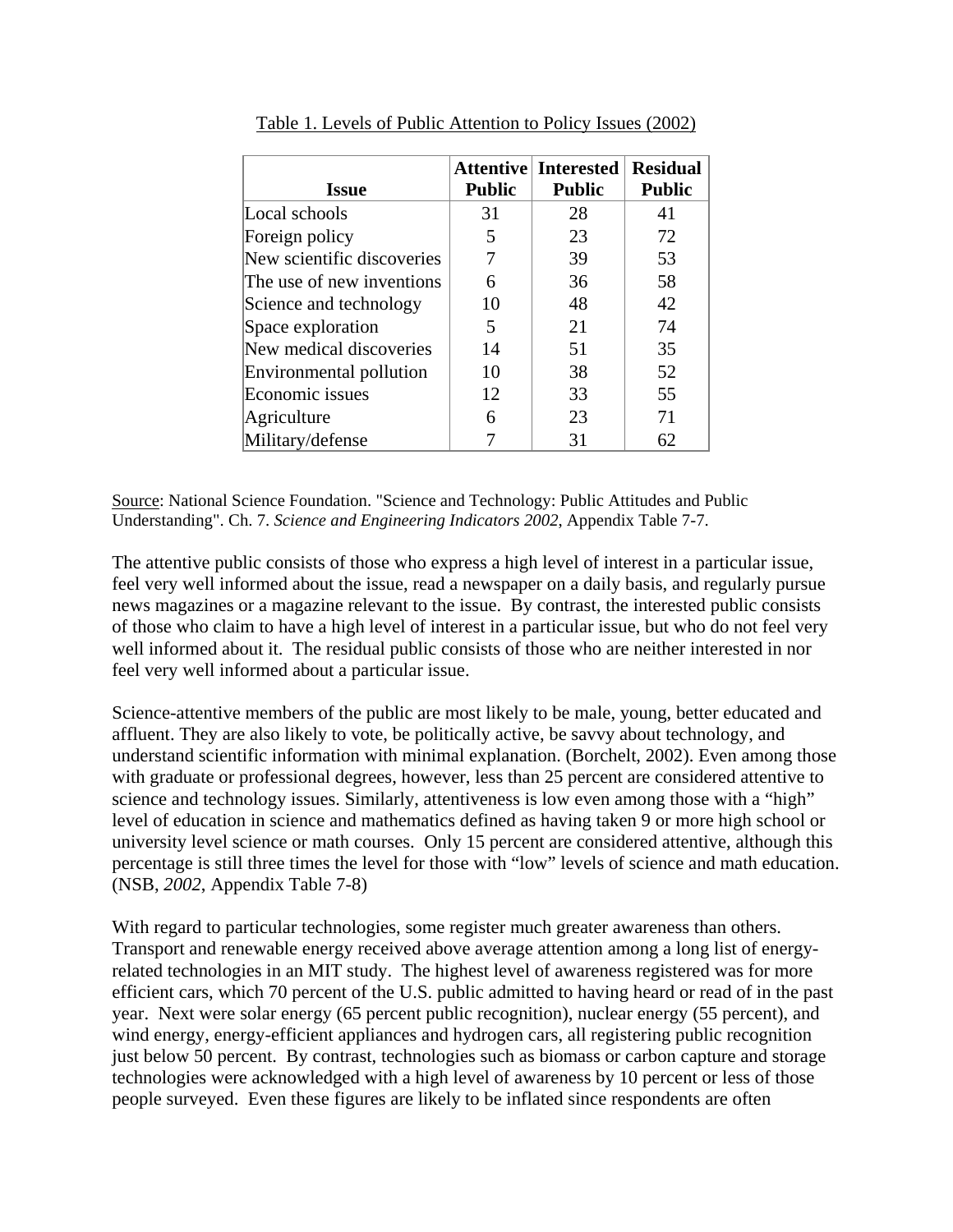reluctant to admit ignorance. Close to 20 percent of the public admitted not to have heard or read of any of the listed technologies (Curry et al, 2004; Curry, 2004).

### **3. Public Understanding**

Given the low level of attentiveness to science or environmental issues among even highly educated members of the public, it is not surprising that many people have fundamental misunderstandings of basic scientific facts. For a number of years, the National Science Foundation (NSF) has tested public understanding of basic scientific terms and concepts. It has found that some concepts are understood by 80 to 90 percent of the public, including that the center of the earth is very hot and that the oxygen breathed by humans is emitted from plants. Similarly, almost 80 percent of the public is aware that the Earth goes around the Sun. Other factual questions score closer to 50 percent, indicating ignorance and, in some cases, that myths have taken root, displacing the scientifically correct answer. The idea that earliest humans lived at the same time as the dinosaurs, that antibiotics kill viruses, and that lasers focus sound waves are areas where misconception were common. (NSB, 2004, figure 7-6) Responses to identical surveys in the European Union are similar, or quite often, worse. Furthermore, polls in both the U.S. and Europe find that these correct or incorrect conceptions are virtually unchanged over time, indicating the level of public knowledge is not increasing in either place (NSB, 2004).

As part of its studies of environmental literacy, the National Environmental Education and Training Foundation (NEETF) has sought to develop a set of knowledge questions on basic environmental and energy facts. Given a list of ten factual questions on energy, the average respondent was only able to identify slightly more than four correct answers on average, as shown in Table 2. Respondents were asked, for example, to describe the leading source of electricity in the U.S. and to identify examples of renewable resources. While almost two-thirds were able to recognise that heating and cooling used the most energy in the home, only one-third recognised that burning coal, oil and wood is by far the largest source of electricity, accounting for roughly 60 percent of total generation. The top choice was hydroelectric power, which was selected by 39 percent of the respondents. A further 12 percent chose nuclear power as the leading power source (Coyle, 2004, p. 35). In spite of high levels of awareness of transport issues, some of the most persistent misperceptions were with respect to transport. For example, only 17% were aware that the average fuel efficiency of vehicles decreased over the course of the 1990s.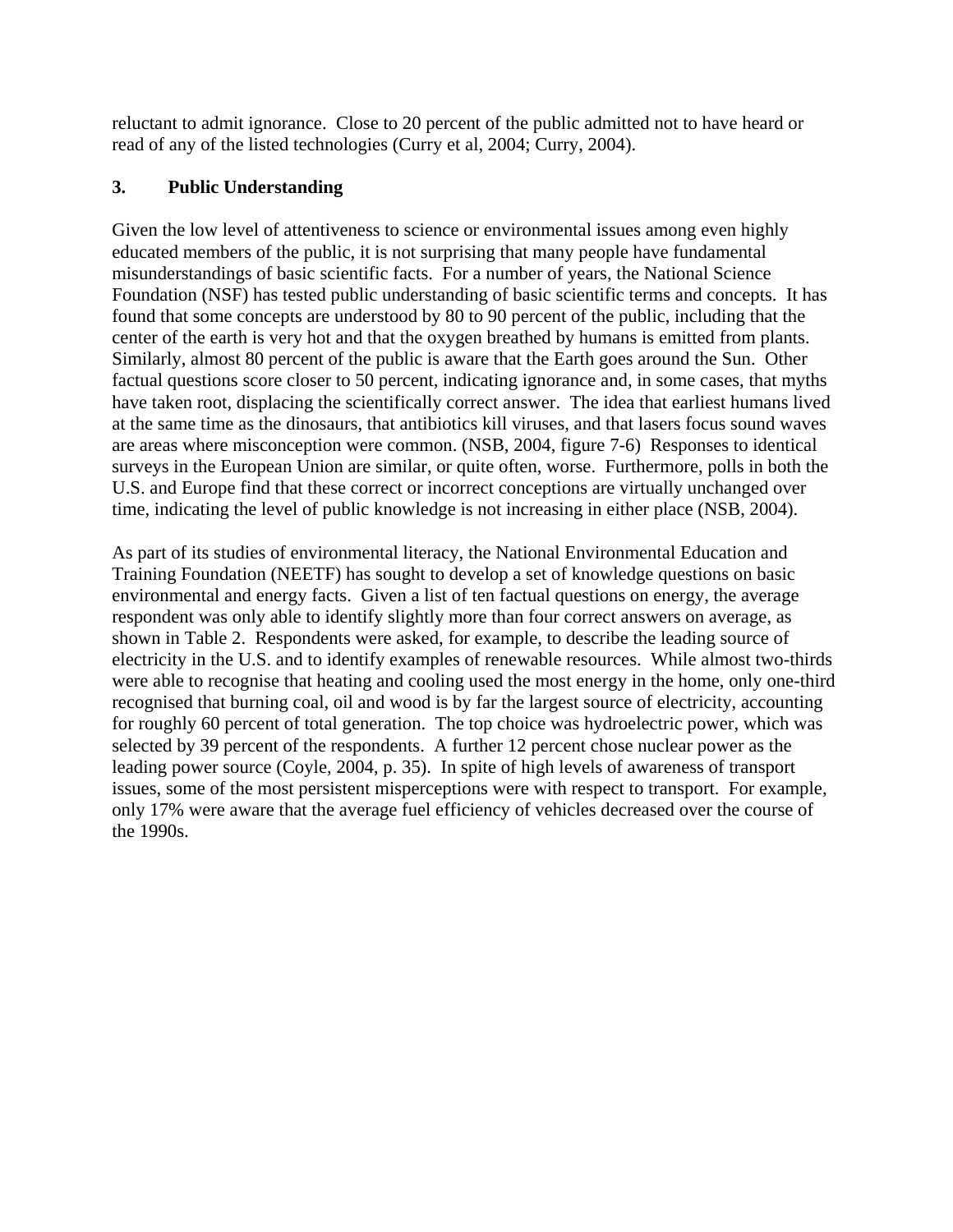| <b>Energy Knowledge Question</b>                                | <b>Percent Correct</b> |
|-----------------------------------------------------------------|------------------------|
| Source of most energy usage in average home                     | 66 %                   |
| Percentage of oil imported from foreign sources                 | 52 %                   |
| Percentage of world's energy consumed by US                     | 50 %                   |
| Disposal of nuclear waste in the United States                  | 47 %                   |
| Fastest and most cost-effective way to address energy needs     | 39 %                   |
| US industry increased energy demands the most in past ten years | 39 %                   |
| Fuel used to generate most energy in US                         | 36 %                   |
| How most electricity in the United States is generated          | 36 %                   |
| Sector of US economy consuming greatest percentage of petroleum | 33 %                   |
| Average miles per gallon used by vehicles in past 10 years      | 17 %                   |
| Average number of correct answers:                              | 4.1                    |

#### Table 2. Public Assessment of Basic Energy Facts

Source: National Environmental Education & Training Foundation and Roper ASW, *Americans' Low Energy IQ: Tenth Annual Report Card: Energy Knowledge, Attitudes and Behaviour*  (Washington, D.C.: NEETF, 2002), pp. 4-5.

Only 1 percent of the respondents achieved an overall score of 9 out of 10 correct answers, 3 percent answered 8 out of 10 correctly, 8 percent had 7 correct answers and 13 percent had 6 out of 10 answers correct. Men scored notably better with 68 percent failing (scoring below 60%), compared to 84 percent of women. Perhaps unexpectedly, the youngest demographic group, aged 18 to 34, did not score best on environmental or energy knowledge. That distinction went to somewhat older respondents aged 35 to 64. The eldest age group performed worst on the knowledge question (Coyle, 2004, pp. 16-19).

The public demonstrated the same mix of understanding and confusion on specific questions linking energy technologies and their environmental impacts. Asked how different technologies contribute to carbon dioxide levels, the vast majority of respondents were able to identify that cars, coal power plants and steel mills increased carbon dioxide levels, that trees reduced carbon dioxide levels, and that wind turbines did not contribute to an increase in carbon dioxide. The one area where respondents showed considerable confusion was with regard to nuclear power plants, where the majority of respondents either did not know or gave the wrong answer (Curry et al., 2004, pp. 4-5).

Similar results were reported in the 2003 Eurobarometer on Energy which found that nuclear power was perceived as having a significant impact on global warming across most member states in the European Union, including France, with heavy reliance on nuclear power, and Germany, where had an acrimonious political debate over phasing out nuclear power (EC, 2003). Only in Sweden and Finland, which conducted intensive national dialogues over nuclear power over the course of many years, did the majority understand that nuclear power does not contribute to global warming.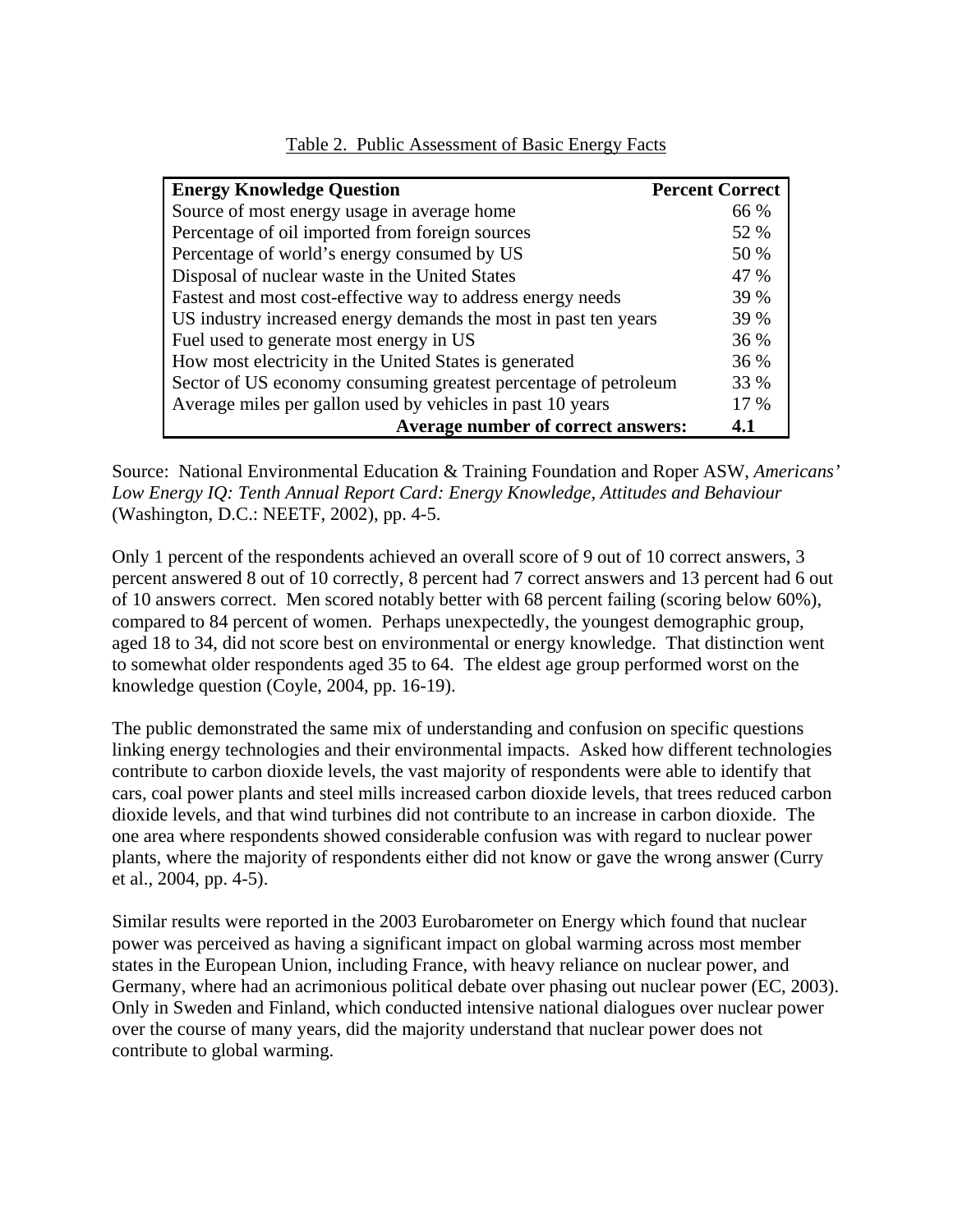The complicated, nonlinear and contested nature of climate change means that there are relatively few people that have accurate conceptions of either the problem or of possible solutions. There is an obvious confusion between weather and climate. Given the variability of both weather and climate, there is a tendency to confuse the two. Moreover, there is an inevitable attraction to ascribe causes even when it is difficult or impossible for even experts to discern a specific cause,. Just prior to the United Nations climate conference in Kyoto in 1997, during an El Niño year, U.S. interviewees were asked, "What is the major source of the recent "strange weather"?" (CBS News/NY Times, 1997). Thirty four percent cited natural variability and 17 percent named El Niño, both plausible explanations. Many others offered a variety of other causes, including pollution or resource degradation (11 percent), space junk (10 percent), divine intervention (8 percent), and ozone depletion (8 percent). Global warming was suggested by only 5 percent of the respondents, the same percentage that answered "Don't Know."

Establishing the correct answer for such a question is virtually impossible, since many scientists themselves do not agree. At best it might be possible to say that the weather in 1997 was being affected by a variety of factors, or that such unusual events might become more likely as a result of global warming. Many of the answers are clearly incorrect, but particularly notable is the reluctance to admit they simply "don't know" to complicated technical questions, which testifies to the difficulty in accepting uncertainty.

Finally, it is not only science or technology that can be the subject of misunderstanding. There is also considerable confusion over policy. Many studies, for example, find that the public favours U.S. participation in the Kyoto Protocol (Harris Interactive, 2002). When asked President Bush's position on the Kyoto Protocol, however, there was an even split in the general population. Roughly 60 percent of Republicans espoused the belief that President Bush supported the agreement, which he, in fact, emphatically rejected in the first days of his administration (PIPA/KN, 2005, p. 4). Willingness to support action on climate change also was related to beliefs over U.S. actions relative to those of other developed countries. While 44 percent believed that the U.S. effort was comparable to other developed countries, 24 percent believed that the U.S. was doing more than average to limit its greenhouse gases, which included 14 percent of Democrats and 38 percent of Republicans. Only 27 percent thought the U.S. was doing less than average, including 40 percent of Democrats and 16 percent of Republicans.

#### **4. Impact of Information on Public Opinion**

Understanding the impact of information is critical for complicated technical questions that are subject to so many misconceptions. New information can sometimes affect public opinion in important ways. For example, although confusion over facts remains, there has been a notable shift recently on the acceptance of the science of climate change in the U.S. Public recognition that "there is a consensus among the great majority of scientists that global warming exists and could do significant damage" has grown from 28 percent in 1994 to 43 percent in 2004 and to 52 percent in 2005. At the same time, the view that scientists are divided on the existence of global warming and its impact fell from 58 percent in 1994 to 50 percent in 2004 and 39 percent in 2005. It appears that Republicans account for most of the recent shift. Republican believers in a scientific consensus on global climate change increased from 30 percent to 41 percent, while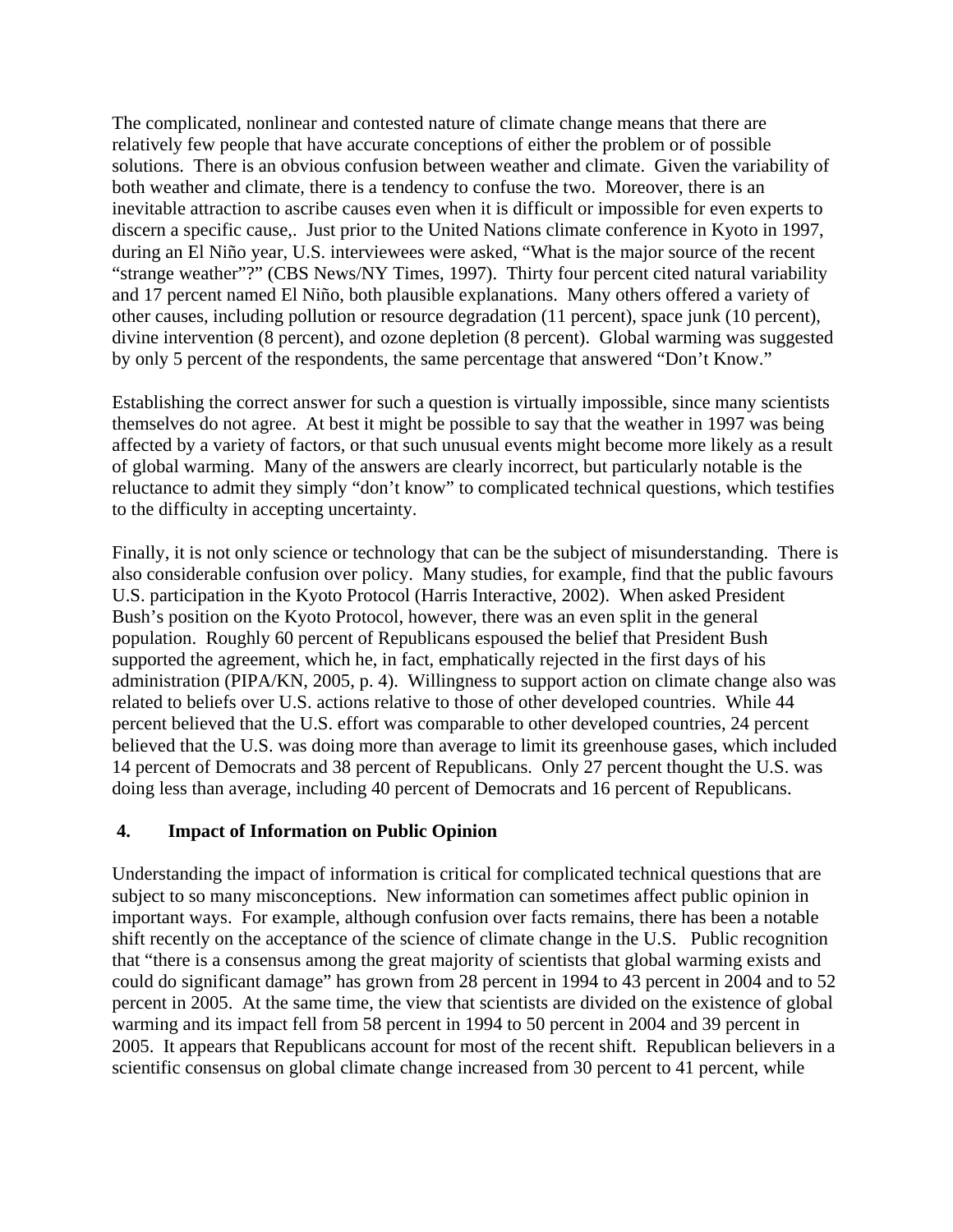doubters fell from 63 to 46 percent (PIPA/KN, 2005, p. 5). Although the U.S. political parties remain divided, their partisan supporters are actually moving closer.

Table 3 summarises the results of an investigation into the impact that increased recognition of the scientific consensus on global climate change could have on public policy preferences. The half of the sample that were asked to assume there was "a survey of scientists that found that an overwhelming majority have concluded that global warming is occurring and poses a significant threat", were notably more amenable to taking more aggressive action then those that were not asked to make that assumption.

| <b>Preferred Policy</b>                                                           | Not asked to<br>assume consensus<br>(half of sample) | When asked to<br>assume consensus<br>(half of sample) |
|-----------------------------------------------------------------------------------|------------------------------------------------------|-------------------------------------------------------|
| Not take any steps to reduce greenhouse<br>gases that would have economic costs   | 21 %                                                 | 6 %                                                   |
| Take steps to reduce greenhouse gases,<br>but only those that are low in cost     | 42 %                                                 | 35 %                                                  |
| Take steps to reduce greenhouse gases,<br>even if this involves significant costs | 34 %                                                 | 56 %                                                  |

Table 3. Effect of Asking Respondents to Presume a Consensus on Science of Global Warming

Source: PIPA/Knowledge Networks, *Americans on Climate Change: 2005*

While the majority might now recognise the scientific consensus, there is still a small, but sizeable core of sceptics. In spite of three major international assessments of the science done by the Intergovernmental Panel on Climate Change involving many leading U.S. scientists over the last decade and a U.S. National Research Council report commissioned by President George W. Bush in 2001, public awareness of the consensus statements from the scientific community is still relatively low, undoubtedly affected by the partisan political disputes over the Kyoto Protocol.

In terms of solutions for addressing climate change, there is a strong and clear preference for new renewable energy technologies, such as wind and solar, and considerable optimism about the costs of these technologies. An MIT study on the future of nuclear power found that providing information had an impact on support for nuclear energy. The largest shift to nuclear power occurred when information on relative prices were provided (MIT, 2003). Similarly, if information on the technology including costs and emissions were provided, another MIT study found that support for both carbon capture and storage and nuclear energy increased substantially (Curry et al, 2004). Nevertheless, in both surveys, support for renewables remained quite strong even in the face of information showing much higher costs than many might have expected. Another notable finding of the NEETF survey cited earlier was that knowledge improved the espoused "pro-environment" response by 10 to 15 percent in many areas such as stated willingness to recycle, turn off lights and appliances when not in use, and lower the thermostat to conserve energy. Nonetheless, greater knowledge of energy and environment problems did not increase the willingness for other desirable behaviours, most notably using other forms of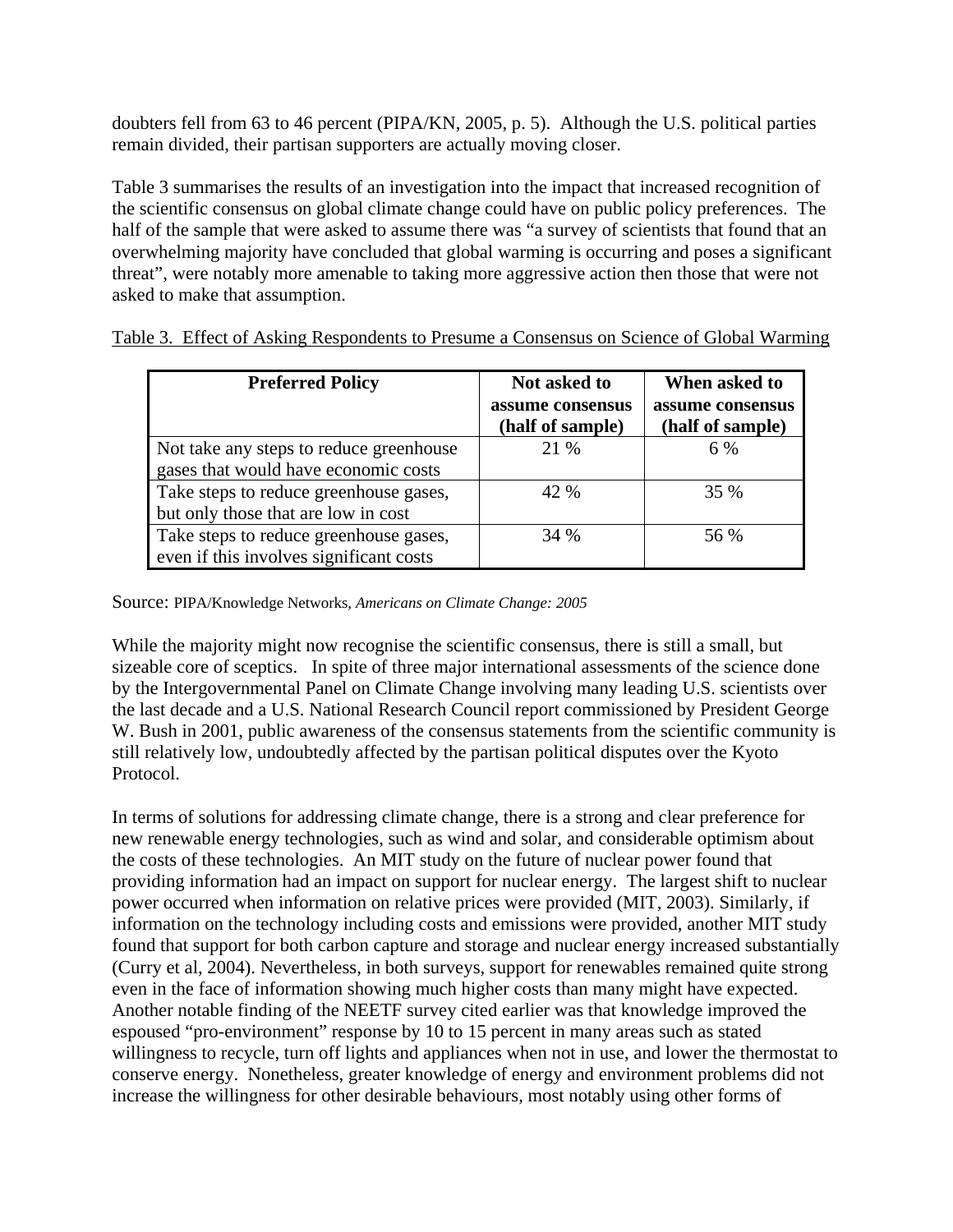transport instead of driving or to accelerate slowly to conserve gasoline (NEETF/Roper, 2002, Figure 22).

# **5. Strength of Opinion**

What does it mean to say that the public "favours renewables" or "supports the Kyoto Protocol"? There are many economic or regional explanations that might be invoked to explain the current situation, but even a narrow focus on public opinion will give pause to the view that public support means that a policy will inevitably be enacted. Support or opposition does not indicate the depth of support or the reaction to moving forward with a policy. Simply lining up supporters against opponents may not offer much insight into the resulting political dynamic. The issue of opening up the Arctic National Wildlife Refuge (ANWR) to oil exploration provides an example. Opposition to exploration changed slightly from 56 percent opposing exploration in 2002 to 53 percent in 2005, while support for exploration from 35 percent to 42 percent. More relevant for policymakers, however, was the fact that almost all that opposed exploration said they would be upset if drilling was allowed, whereas less than half of those that supported drilling said the would be upset if the refuge was not opened to drilling (Moore, 2005). Fully one-third do not care whether oil exploration proceeds or not, although almost all respondents were willing to voice an opinion.

There can also be significant differences between general beliefs and those at the local level. For example, 54 percent of U.S. residents favour the use of nuclear power to provide electricity for the country, including 17 percent who "strongly favour" nuclear power, against 43 percent who oppose the idea, including 22 percent who voice strong opposition. By contrast, 63 percent oppose building a nuclear power plant in their area, including 4 in 10 who oppose the idea strongly. By contrast, only 35 percent favour the construction of a plant in their area (Carlson, 2005).

In spite of generalised support there may also be differences in approval of different policies to accomplish the same objective. A survey conducted by Yale University in May 2005 sought to identify preferences regarding policies to address U.S. dependence on imported oil. It found that mandating fuel-efficient vehicles was the leading option among survey respondents. Requiring the auto industry to make more fuel-efficient cars was viewed favourably by 93 percent of the national sample, including 85 percent of Republicans and 90 percent of sport utility vehicle owners. By comparison, 40 percent of the respondents favoured a tax on cars with poor gas mileage and only 15 percent supported increasing the tax on gasoline (Yale, 2005, p. 5). Thus, there may be tensions between the preferred policies of economists or policy analysts and the public. Another example involves the idea of emissions trading. When first proposed by policy analysts, there was considerable opposition. When informed that emissions trading would reduce the costs of compliance from \$50 a month to \$10 a month, support rose from 34 to 66 percent (PIPA/KN, 2004, pp. 11-12).

# **6. Changing Behaviour and Perceptions of the Role of the Consumer**

Most ambitious proposals to address climate change inevitably require some degree of personal sacrifice or inconvenience for consumers, whether than means higher prices of changing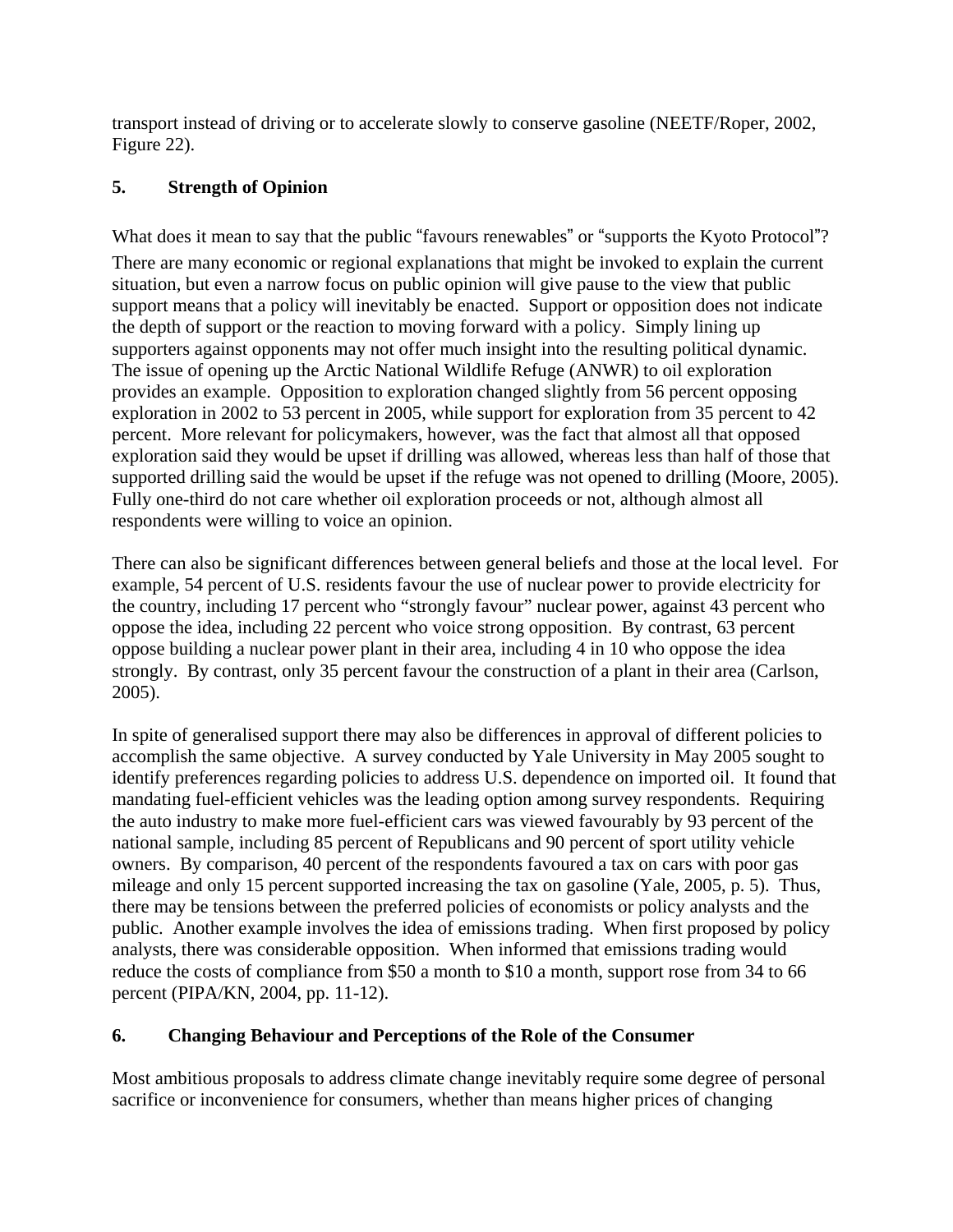behaviour patterns. The biggest problem in studying behavioural changes is that usually all that can be discerned is professed behaviour. Thus, it is impossible to know if the NEETF study, which showed that more educated respondents were more likely to say they turned off the lights to save energy, actually showed that this group did, in fact, turn off lights to the same extent. Perhaps their greater awareness of energy issues made them recognise that they should turn off lights more frequently. This could convince them to answer such a question in the affirmative, regardless of their personal behaviour.

There is an inevitable tendency to underreport consuming behaviour, particularly when conservation and efficiency are perceived as virtues. In certain cases, it is possible to compare the professed behaviour against actual data, but this is usually quite difficult. Nevertheless, it can still be informative to examine how individuals claim to react to changes in their environment.

Issue framing can be particularly important in designing behavioural questions. For example, at the time of the surge in gasoline prices in the U.S. during the summer of 2005, 60 to 70 percent said that the price increases had led them to "cut down" on driving (CBS News, 2005a and 2005b). Yet, in that same period, only 32 percent said they drove less than the previous year when the price rise was not mentioned, while 50 percent said they drove the same amount and 14 percent said they drove more (ABC News, 2005). Final measurement of actual vehicle-miles traveled in 2005 might show some decline compared to 2004 when fuel prices were cheaper, but not nearly to the extent that the first polls might indicate.

Similarly, two-thirds of those polled in August and September 2005 agreed that gasoline price increases had led to "financial hardship" when the average U.S. retail price was just over \$3.00 (CNN/USA Today/Gallup Poll 2005a, 2005b, 2005c). However, almost 50 percent agreed with the same statement in March 2004 when the average price of gasoline was \$1.70 and in May 2001, when the price was about \$1.66 (EIA, 2005).

The other aspect of views regarding personal behaviour that is relevant is the extent to which consumer demand is recognised as having an important role in contributing to either environmental change or to price hikes. Asked in an Associated Press/America Online poll, "Which ONE of the following would you say deserves the most blame for higher energy prices?", fewer than 10 percent were willing to hold the drivers of "gas-guzzling vehicles" responsible, compared to the 30 percent that blamed "oil companies that want to make too much profit", or the 20 percent of the respondents that attributed most blame to the "foreign countries that dominate oil reserves" or to "politicians" (AP/AOL, 2005). Similarly, when a Fox News/Opinion Dynamics survey asked who had "the most control over gas prices," 36 percent named domestic oil companies or producers as having the greatest role, compared to 13 percent that cited government, 12 percent that cited OPEC members or the Middle East, and 10 percent that cited the President or the Bush Administration. Only 5 percent cited consumers as having the most control (FOX News/Opinion Dynamics, 2005).

When posited in a more even-handed manner, many respondents are more willing to admit that consumers do play some role. Asked who "should share the blame for the rise in gas and oil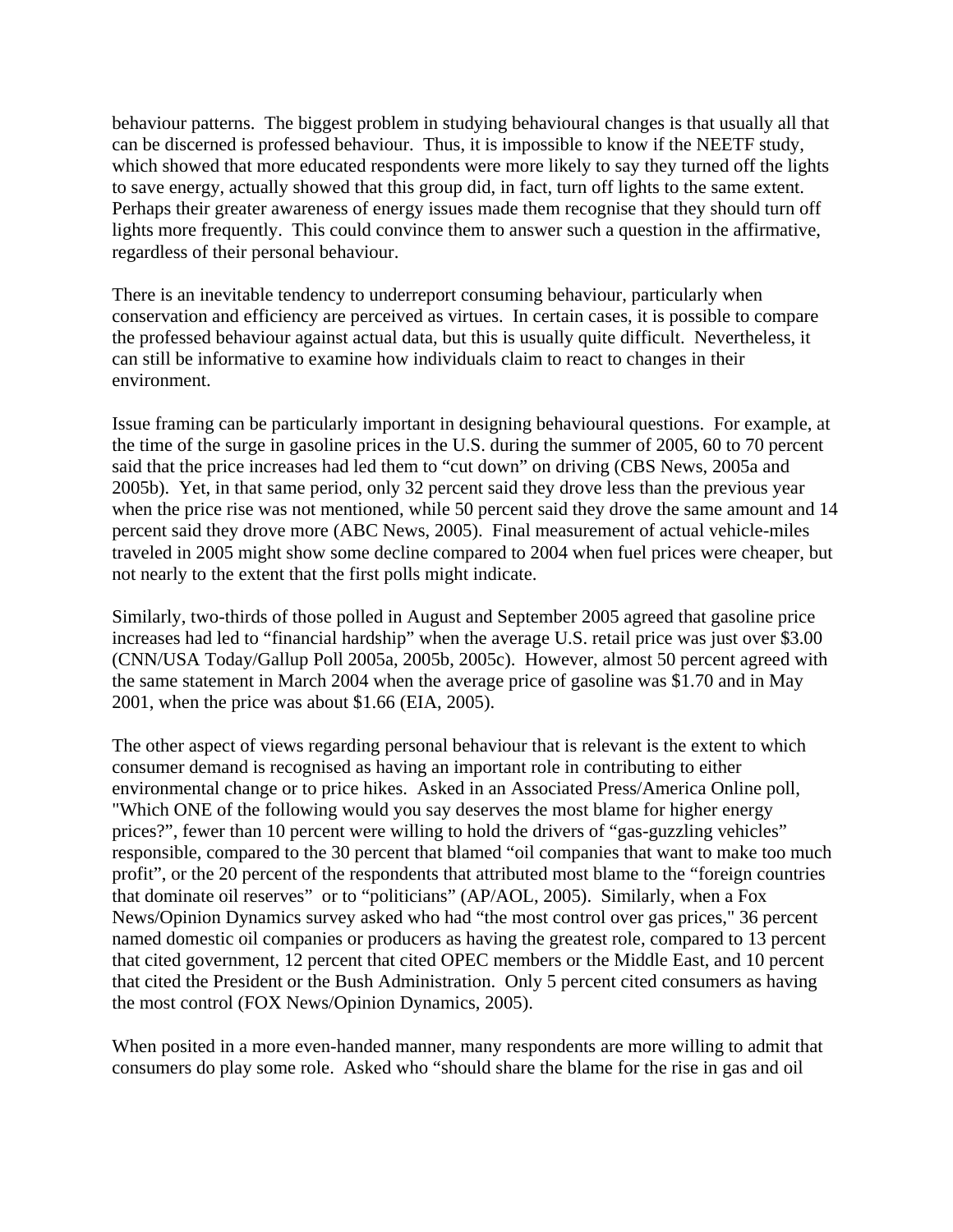prices" 31 percent said "waste by consumers" and 20 percent said that this waste had at least some role. Only 7 percent said that consumers played no role (CBS News, 2005).

## **7. Identity Politics: Death of Environmentalism?**

Another reason for exploring public attitudes in greater depth is the inclination of advocates on one side or another to invoke public opinion to support their position. One of the most influential, or at least one of the most discussed, challenges to the environmental movement came not from its traditional opponents on the right, but from two avowed progressives, Ted Nordhaus and Michael Shellenberger. They argue that modern environmentalism, as embodied in the activities of the major national environmental groups, is "no longer capable of dealing with the world's most serious ecological crisis", namely global warming (Shellenberger and Nordhaus, 2004, p. 6). Rather, after 15 years of campaigning and having spent hundreds of millions of dollars of funding from private donors and major foundations, environmental groups have "strikingly little to show for it." Their suggestion for moving forward relies on a heavily partisan assessment that calls for mobilising the left rather than winning over moderates or conservatives.

The furor over their self-published paper "Death of Environmentalism: Global Warming Politics in a Post-Environmental World," led to a rebuke from many environmental groups following its release in October 2004. Carl Pope, president of the Sierra Club, described the attack as "unclear, unfair and divisive". Pope took issue with many of the article's presumptions and conclusions and argued that the problem could be attributed to the left more generally, not just environmentalism. Pope did agree that environmental groups had "still not come up with an inspiring vision, much less a legislative proposal, that a majority of Americans could get excited about." (Mieszkowski, 2005).

Critical to the thesis of Shellenberger and Nordhaus are several assumptions about public opinion. To overcome the slow progress of action on climate change, they promoted a broader progressive agenda that sought to leverage coalitions with unions, minorities, and other stakeholder groups. On this point at least, Pope supported the idea of a coalition of progressive organisations as an important step forward.

It is useful to review the evidence that Nordhaus and Shellenberger cite to support their case. They argue that conservatives have been more successful in crafting their message that members of the environmental movement hold dissimilar values from the average U.S. citizen. As evidence of this rightward shift, "The number of Americans who agree with the statement, 'To preserve people's jobs in this country, we must accept higher levels of pollution in the future,' increased from 17 percent in 1996 to 26 percent in 2000. The number of Americans who agreed that, 'Most of the people actively involved in environmental groups are extremists, not reasonable people,' leapt from 32 percent in 1996 to 41 percent in 2000." (Shellenberger and Nordhaus, 2004, p. 11).

One of the core problems in gauging support for environmental measures and the environmental movement in particular is that there are wide differences over what being an "environmentalist" means. A Gallup poll in 2000 found that while 83 percent said they agreed with goals of the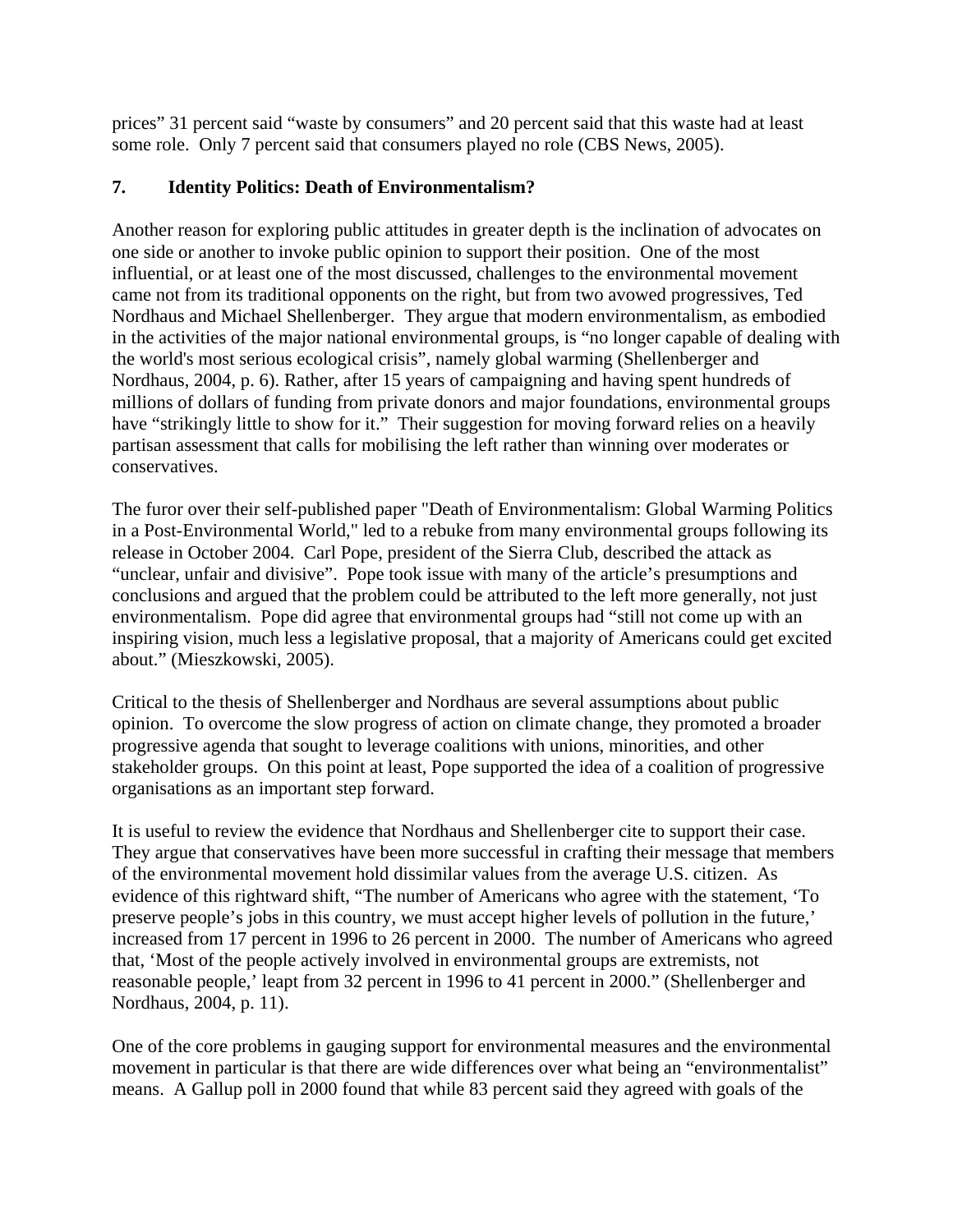environmental movement, whereas only 16 percent described themselves as active participants in the environmental movement. Similarly, in a 2002 poll, Gallup found that 70 percent of Americans described themselves as either active in the environmental movement or sympathetic to it. About one-quarter were neutral, leaving only some 5 percent who were unsympathetic (Saad, 2003; Harris, 2005).

Even more problematic for the Nordhaus and Shellenberger thesis that success lies with a progressive coalition, support for environmentalism is virtually unrelated to political persuasion. Work by Gallup in 2003 found that of the 14 percent of the sample that said they were an "active participant in the environmental movement," 37 percent were self-described conservatives, 39 percent were moderates and 20 percent liberals. These ideological breakdowns are not very different from those of the general population—17 percent liberal, 41 percent moderate, and 39 percent conservative (Crabtree, 2003). An additional reason to be sceptical of redefining environmentalism as a progressive issue is found in the earlier finding that Republicans accounted for the bulk of the shift towards greater credence in the scientific consensus that "that global warming exists and could do significant damage".

Based on interviews with active members of some 20 environmental groups in the northeastern U.S. and control groups, Tesch and Kempton identify four quite distinct groups that fall under the catchall term of "environmentalist." (Tesch and Kempton, 2004). Based on their categorisation, an environmentalist can be someone that:

- Claims to be concerned about the environment, but takes no action
- Acts to preserve local habitat usually through private actions, also called a conservationist
- Participates in the political process by writing to public officials or attending hearings, also called an activists
- Participates in various forms of "direct action" such as civil disobedience, also called a radicals

These groups do not share common views, nor do they even all accept the label of environmentalist. With the exception of those belonging to radical or national environmental groups, 8 to 25 percent of environmental groups did not consider themselves environmentalists.

As one of Tesch and Kempton's interviewees described her dilemma over using the label, "You know you have to watch out for terms anyway because to term yourself or somebody else as an 'environmentalist,' 'religious fanatic,' or to put a label on somebody…[is] limiting and it's because you have an idea about what an environmentalist is and it might not be the same idea that I have, which may not be the same idea as somebody else has."(Tesch and Kempton, 2004, p. 77).

In that same vein, the issue is not only what people think, but what their leaders or elected representatives, think they think. There is a notable disparity between the public's views and what leaders and political leaders expect those answers to be. Interestingly, not only did the vast majority of Democratic congressional staffers (94 percent) support the Kyoto Protocol, but so too did the majority of Bush administration officials (68 percent). Only Republican staffers, 21 percent of whom supported the Kyoto Protocol, were largely hostile.(CCFR, 2004).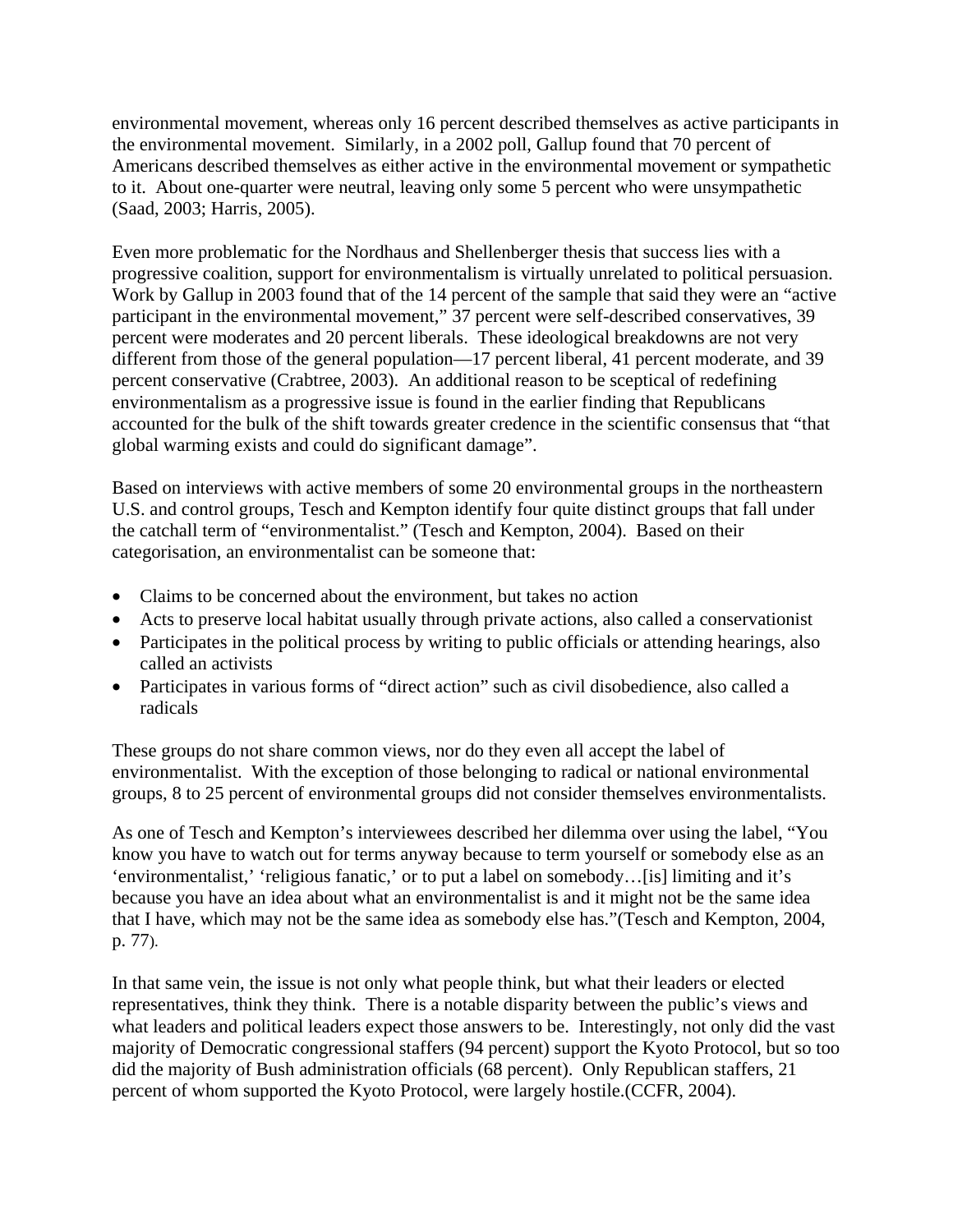Nevertheless, regardless of their personal views, most leaders presumed that the public was opposed to the agreement even though their overall level of support (71 percent) was almost identical to that expressed by the political leaders surveyed. Still, many more Democratic staffers (45 percent) and Bush administration officials (41 percent) correctly estimated at least the direction of support compared to Republican staffers (15 percent). The greater recognition of the public support of the Kyoto Protocol by Bush administration officials may help explain their personal backing for the treaty in spite of the administration's continued official opposition.

Shellenberger and Nordhaus argue that: "The truth is that for the vast majority of Americans, the environment never makes it into their top ten list of things to worry about. Protecting the environment is indeed supported by a large majority—it's just not supported very strongly. Once you understand this, it's much easier to understand why it's been so easy for antienvironmental interests to gut 30 years of environmental protections." (Shellenberger and Nordhaus, 2004, p. 11) Using their logic, if environmental concerns "never makes it into their top ten", one might ask why the environment should be a political priority and why politicians should respond to such a low priority with substantial resources and aggressive regulation. The reality is that there has been longstanding bipartisan support for environmental regulation and it is strong bipartisan support that led to the passage of strong environmental legislation such as the Clean Air Act and the Clean Water Act. To imagine that regulation of greenhouse gases can be accomplished without enlisting moderates and conservatives defies history and more importantly ignores current trends in public opinion.

## **8. Conclusion**

Simply because opinions may be influenced by cognitive bias, misinformation or ignorance does not mean they are not legitimate. Every election and referendum is contested with imperfect information. Many more decisions, made on a daily basis by elected leaders and appointed regulators, are taken without explicit recourse to public opinion.

Nevertheless, one might still ask to what extent policymakers should seek to correct misunderstandings or simply proceed as if the public were more fully informed. The "paradox of representation", has long held that while legislators are elected to represent the views of their constituents, they are also elected to govern and are expected to lead and thereby influence public opinion rather than simply voting in the same manner as the public would on every issue. Leaders, therefore, may find themselves unaware of what views are held by the electorate.

Public support is neither necessary nor sufficient for a technology to succeed or fail, but public opinion can influence votes over legislation, R&D funding levels, and regulatory decisions, especially when issues rise to public attention. The low level of public knowledge of both science and technology and energy and environmental issues affects behaviour and ultimately may erode support for the difficult decisions that will be needed on climate change. Current levels of both awareness and understanding of basic scientific facts are low and have not changed significantly in a decade. Knowledge is also sporadic as some facts are well understood while others are subject to persistent myths.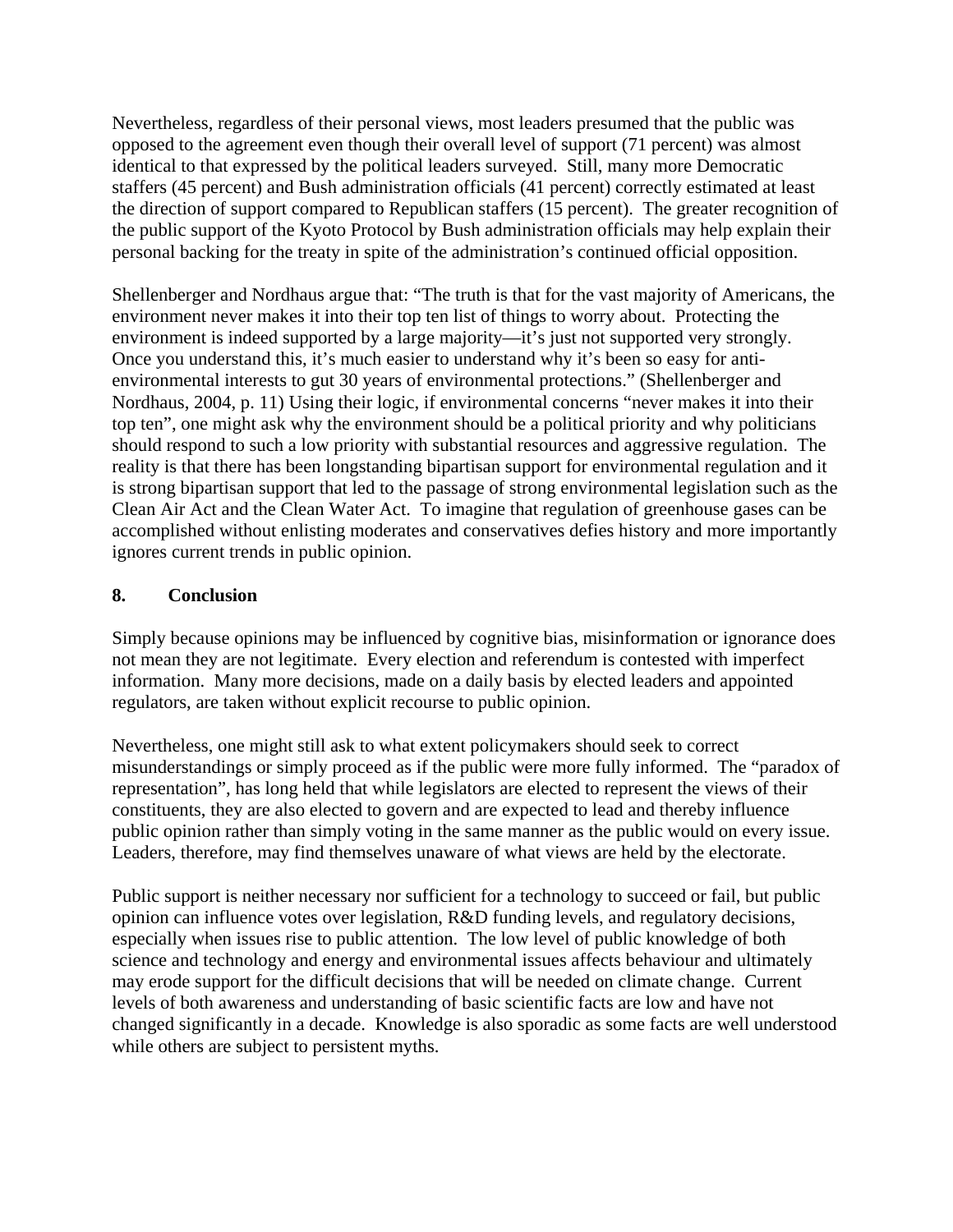Education clearly has a role to play. One might contrast the confusion over nuclear power with the remarkably high levels of public understanding of the role that trees play in the carbon cycle. At the same time, few have heard of such technical terms to describe as biomass or carbon sequestration. For whatever reasons, certain basic facts are successfully imparted to the vast majority of the public. The media clearly has a large role to play. More effort should be given to understanding why.

On the issue of climate change, there remains a stronger level of public support for taking action than realised by many politicians. More importantly, the public has increasingly begun to accept the scientific consensus about global climate change and with that acceptance comes a greater willingness to support more aggressive action. Much like environmentalism, calls for action on climate change, at least among the public, remain deeply bipartisan.

#### **References**

- ABC News, 2005. Poll conducted by TNS Intersearch. Aug 18-21, 2005, n=1002.
- AP/AOL, 2005. Associated Press(AP)/America Online (AOL) poll conducted by Ipsos-Public Affairs. Aug. 9-11, 2005, n=1000.
- R. Borchelt, 2002. "Research roadmap for communicating science and technology in the 21st century," in *Communicating the Future: Best Practices for Communication of Science and Technology to the Public* (Gaithersburg, MD: National Institute of Standards and Technology).
- Darren K. Carlson, 2005. "Public Warm to Nuclear Power, Cool to Nearby Plants: Gender, politics affect responses," *Gallup News Service,* May 3.
- CBS News/New York (NY) Times, 1997. Poll conducted on November 23-24. Roper Center Question ID: USCBSNYT.97011B, Q06
- CBS News, 2005. Polls conducted on Oct 3-5 and Aug 29-31.
- CNN/USA Today/Gallup, 2005. Polls conducted on Sept. 26-28, Sept. 12-15, Aug. 28-30.
- Chicago Council on Foreign Relations (CCFR), 2004. *Global Views 2004: American Public Opinion and Foreign Policy* (Chicago: CCFR). Available at: [http://www.ccfr.org/globalviews2004/sub/pdf/Global\\_Views\\_2004\\_US.pdf](http://www.ccfr.org/globalviews2004/sub/pdf/Global_Views_2004_US.pdf)
- Kevin J. Coyle, 2004. Understanding Environmental Literacy and Making it a Reality: *What Ten Years of NEETF/Roper research and related studies tell us about how to achieve environmental literacy in America* (Washington, D.C.: National Environmental Education & Training Foundation, 2004),
- Steve Crabtree, 2003. "Surprising Stats on 'Active' Environmentalists", *Gallup News Service*, April 8.
- T.E. Curry, 2004. "Public Awareness of Carbon Capture and Storage: A Survey of Attitudes toward Climate Change Mitigation," Master's Thesis, Massachusetts Institute of Technology, Cambridge, MA, June.
- T.E. Curry, D.M. Reiner, S. Ansolabehere & H.J. Herzog, 2004. "How aware is the public of carbon capture and storage?" in E.S. Rubin, D.W. Keith and C.F. Gilboy, eds., *Proceedings of 7th International Conference on Greenhouse Gas Control Technologies. Volume 1: Peer-Reviewed Papers and Plenary Presentations*, IEA Greenhouse Gas Programme, Cheltenham, UK.